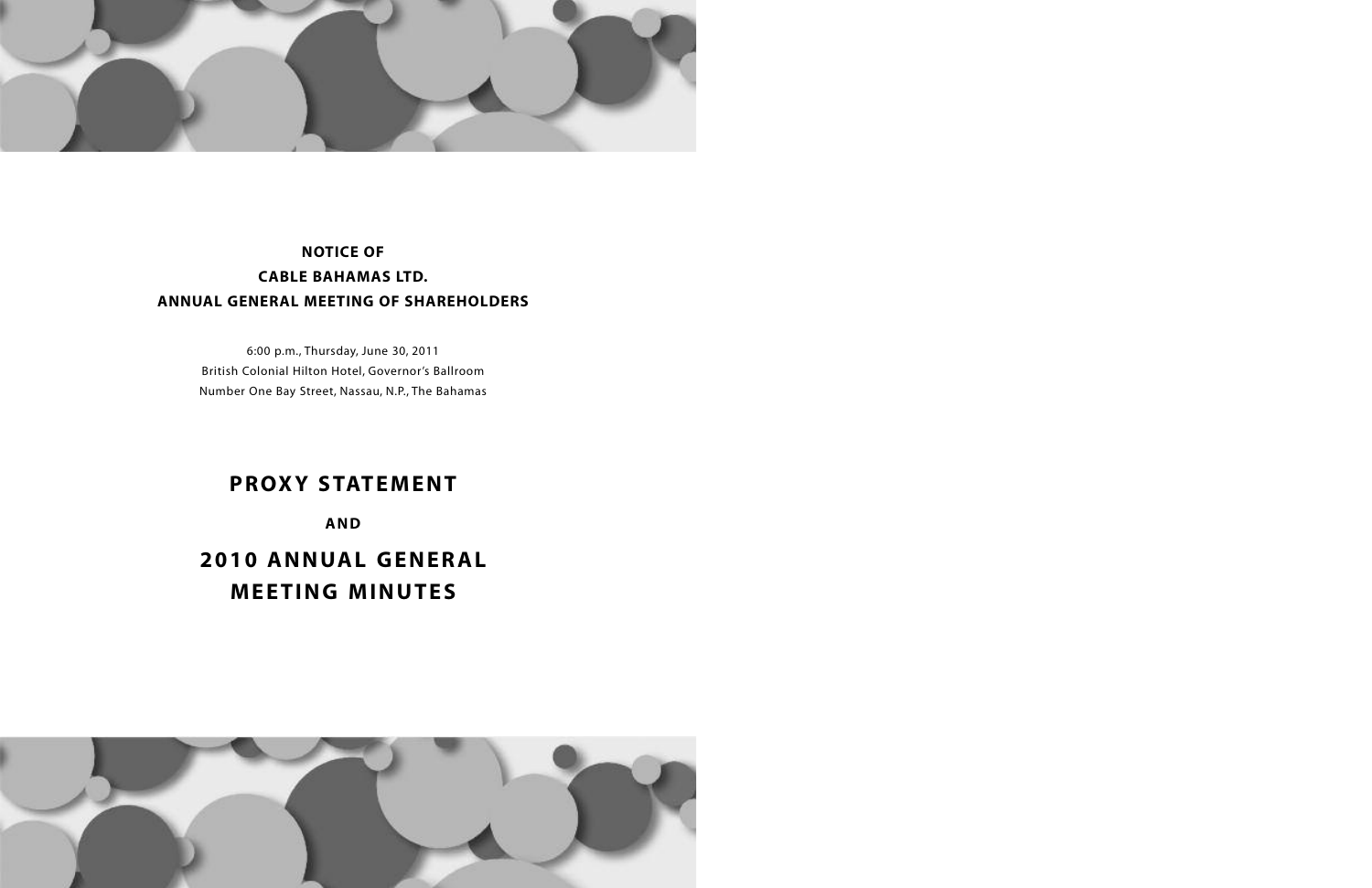## **NOTICE OF ANNUAL GENERAL MEETING CABLE BAHAMAS LTD.**

#### **TUESDAY, JUNE 30, 2011 AT 6:00 P.M.**

#### **BRITISH COLONIAL HILTON HOTEL,GOVERNORS BALLROOM**

#### **ITEMS OF BUSINESS:**

- (1) To announce the results of the examination of proxies, declare a quorum present and proceed to business;
- (2) To read and approve the minutes of the last Annual General Meeting held on June 15, 2010.
- (3) To receive and consider the Chairman's report;
- (4) To receive and approve the financial statements and the reports of the directors and auditors thereon;
- (5) To elect Directors for the ensuing year and fix their remuneration;
- (6) To confirm and approve dividends paid for the year ended December 31, 2010;
- (7) To consider and approve a standard resolution ratifying and confirming all acts, transactions and proceedings of the directors, officers and employees of the Company for the year 2010;
- To approve the appointment of the Auditor of the Company, and authorise the directors to fix their remuneration;
- (9) To approve changes to the Memorandum and Articles of Association; and
- (10) To transact such other business as may properly come before the meeting and any adjournment thereof.

#### **RECORD DATE:**

Holders of Ordinary Shares of record at the close of business on June 9th, 2011 are entitled to vote at the meeting.

#### **FINANCIAL STATEMENTS:**

The Company's 2010 audited financial statements are included in the Company's 2010 Annual Report, which is enclosed as part of the proxy soliciting material.

#### **PROXY VOTING:**

It is important that your shares be represented and voted at the meeting. You can vote your shares by appearing in person or by completing and returning the proxy form enclosed.You can revoke a proxy at any time prior to its exercise at the meeting by following the instructions in the accompanying proxy statement.

A shareholder has the right to appoint a person or company (who need not be a shareholder), other than the persons designated by the directors as proxyholders in the accompanying form of proxy, to represent the shareholder at the meeting by striking out the names of the persons so designated and inserting the name of the chosen proxyholder in the blank space provided for that purpose in the form of proxy, or by completing and signing another proper form of proxy.A proxy must be in writing and must be executed by the shareholder or by an attorney authorized in writing.The proxy must arrive by mail or be delivered by hand to the offices of Bahamas Central Securities Depositary Limited, 50 Exchange Place, P.O. Box EE-15672 Bay Street, Nassau, Bahamas no later than 4:00 p.m. June 29th, 2011.

By order of the Board of Directors:

 $\mathscr{F}$ 

**Barry Williams**

## **CABLE BAHAMAS LTD. PROXY STATEMENT**

We are providing these proxy materials in connection with the solicitation, by the Board of Directors of Cable Bahamas Ltd., of proxies to be voted at the Company's Annual General Meeting of Shareholders and at any meeting following adjournment thereof.

Shareholders are advised that no shareholder proposal has been filed. Further, no action is proposed by the Board of Directors, which would create the possibility of a "dissenting shareholder" under Section 159 of The Companies Act, 1992. The Board of Directors is also not aware of any solicitation of proxies by a person or group adverse to present management of this Company.

You are cordially invited to attend the Annual General Meeting on Tuesday June 30, 2011 beginning at 6 p.m. Shareholders will be admitted beginning at 5:30 p.m.The meeting will be held at the Governors Ballroom at the British Colonial Hilton Hotel.

This financial year of Cable Bahamas Ltd. began on January 1, 2010 and ended December 31, 2010. References in this proxy statement to the year 2010 or financial year refer to the period mentioned above.

We are mailing this proxy statement, accompanying forms of proxy, annual report and voting instructions on June 9th, 2011 to holders of record of the Company's ordinary shares as at the close of business on June 9th, 2011.

#### **PROXIES AND VOTING PROCEDURES**

The Board of Directors and the management of the Company do not contemplate the solicitation of proxies otherwise than by mail.The total amount estimated to be spent in connection with this solicitation of proxies is \$4,000.

#### **Proxy Submission**

#### **Revocation of Proxy**

A shareholder who executes and returns the accompanying form of proxy may revoke it by an instrument in writing executed by such shareholder or attorney authorized in writing and deposited at the offices of Bahamas Central Securities Depositary Limited, 50 Exchange Place, P.O. Box EE-15672 Bay Street, Nassau, Bahamas at any time up to and including the last business day preceding the day of the meeting, or with the Chairman of the meeting on the day of the meeting prior to the commencement thereof or in any other manner permitted by law.

#### **Voting by Proxy**

All shares entitled to vote and represented by properly completed proxies received prior to the meeting and not revoked will be voted at the meeting as specified by the shareholder. **If you do not indicate how your shares should be voted on a matter included in the proxy form, the shares represented by your properly completed proxy will be voted in the affirmative for each proposal.**

If any other matters are properly presented at the annual meeting for consideration including, among other things, consideration of a motion to adjourn the meeting to another time or place, the persons named as proxies and acting thereunder will have discretion to vote on those matters according to their best judgment to the same extent as the person delivering the proxy would be entitled to vote. At the date this proxy statement went to press, we did not anticipate that any other matters would be raised at the meeting.

June 9, 2011 **Secretary**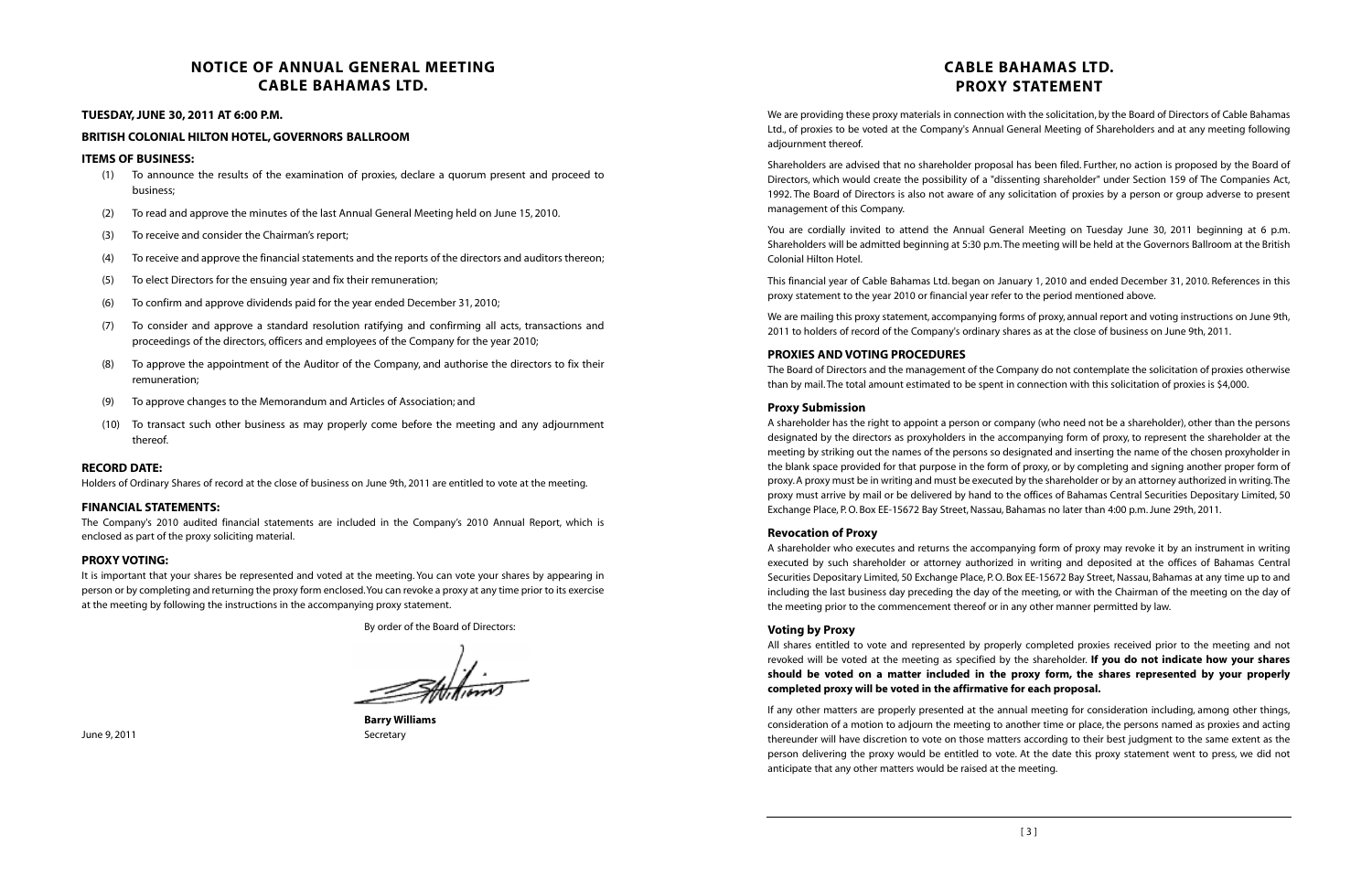If it becomes known at the meeting that a nominee isfor any reason unavailable to serve (which the directors have no reason to believe to be the case), the persons designated as proxyholders in the accompanying form of proxy shall have the right to exercise their discretion by voting for another qualified nominee.

The following table sets forth the names of all persons proposed to be nominated for election as directors, their principal occupation or employment and the date on which they became directors of the Company,together with the number of shares and options on ordinary shares which each such person beneficially owned or controlled directly or indirectly.

| <b>NAME AND POSITION</b><br><b>OR OFFICE</b> | <b>PRINCIPAL OCCUPATION</b>                                        | <b>DIRECTOR SINCE</b> | <b>NUMBER OF</b><br><b>ORDINARY SHARES</b> |
|----------------------------------------------|--------------------------------------------------------------------|-----------------------|--------------------------------------------|
| <b>Frank Watson</b>                          | Chairman, Airport Authority                                        | October 2007          | 2,500                                      |
| <b>Algernon Cargill</b>                      | Director & Chief Executive<br>Officer, National Insurance<br>Board |                       | Nil                                        |

#### **4. Compensation of Directors**

The Chairman receives \$25,000 and each non-executive director receives \$18,000 per annum for serving in their respective capacities. An additional \$1,200 is paid for each meeting attended.

# **5. Confirmation and Approval of Dividends Paid**

During the year 2010 the Company paid dividends amounting to \$4,366,246 million to its Ordinary shareholders.

### **6. Ratification of Acts, Proceedings and Transactions of Directors and Officers**

Directors and officers of the Company owe a duty to the Company to act honestly and in good faith with a view to the best interests of the Company. By voting in favour of the following resolution you will be (a) approving and adopting all of the acts of the directors and officers of the Company in respect of the past fiscal year of the Company and (b) agreeing to the Company indemnifying and defending the directors and officers against any claims, actions and proceedings that may be brought against them as a result of any act performed or omitted to be done by any of them, acting in their respective capacities as directors and officers of the Company, except in the case of any bad faith, intentional misconduct or other cause for which indemnity is precluded by applicable law, as may be determined by a court.

As Cable Shares Trust owns 27.18% of the shares outstanding and it is anticipated that Cable Shares Trust will be represented at the meeting, the matter of quorum is not anticipated to be an issue.

> "RESOLVED that the Company does ratify, approve, sanction and confirm all acts, transactions and proceedings of the directors and officers of the Company from the previous fiscal year end December 31, 2009 to the last fiscal year end December 31,2010 and further that the Company does fully and effectively indemnify and save harmless all directors and officers of the Company,otherwise than in respect of bad faith, intentional misconduct or other cause for which indemnity is precluded by applicable law, as may be determined by a court and the directors notwithstanding the personal interest of all of them,be authorized to execute on behalf of the Company an indemnity or indemnities in favour of such directors and officers as and when necessary and that in the event of any claim or necessity to defend proceedings against the directors or officers or any of them such defence is to be undertaken by the Company."

#### **7. Appointment of Auditors**

At the meeting, the Ordinary shareholders will be called upon to reappoint Deloitte & Touche, as the auditors of the Company to serve until the close of the next annual general meeting of the Company. To be effective, the resolution re-appointing Deloitte & Touche as the auditors of the Company must be approved by the majority of the votes cast by the holders of Ordinary Shares present in person, or represented by proxy, at the Meeting. The audit committee and the management of the Company recommend that the Ordinary shareholders vote for the

The persons designated as proxy holders in the accompanying form of proxy will vote Ordinary shares represented by such form of proxy,properly executed,for the election of the nominees whose names are set forth herein,unless specifically directed to withhold a vote.

#### **SHAREHOLDERS ENTITLED TO VOTE AND VOTING SECURITIES**

Shareholders at the close of business on the record date are entitled to notice of and to vote at the Annual General Meeting.

On June 9th, 2011 there were 18,668,224 ordinary shares of par value \$1.00 each outstanding.

At the close of business on June 9th, 2011, the following two shareholders beneficially owned at least 10% or more of the Company's issued ordinary shares.

| <b>SHAREHOLDER</b>              | <b>NUMBER OF ISSUED</b><br><b>ORDINARY SHARES</b> | <b>PERCENTAGE</b><br><b>OWNERSHIP</b> |
|---------------------------------|---------------------------------------------------|---------------------------------------|
| <b>Cable Shares Trust</b>       | 5,074,805                                         | 27.18%                                |
| <b>National Insurance Board</b> | 3,034,483                                         | 16.25%                                |

To the knowledge of the Company, there are no other shareholders who own 10% or more of the Company's issued ordinary shares.

#### **QUORUM AND REQUIRED VOTE**

The presence, in person or by proxy, of members holding or representing one-fifth (1/5) in value of the subscribed and issued shares of the Company is necessary to constitute a quorum at the meeting.

#### **RESOLUTIONS OF THE MEETING & EXPLANATORY NOTES**

#### **1. Approval of Minutes of last Annual General Meeting**

The Minutes of the last Annual General Meeting of the shareholders held on June 15, 2010 at the British Colonial Hilton – Governors Room is included in the notice of meeting and proxy materials. They may also be read at this meeting unless waived by the shareholders at the meeting.

#### **2. Receive and Consider the Chairman's Report and Financial Statements**

#### **3. Election of Directors and fixing of their Remuneration**

Subject to the articles of the Company and applicable law, the directors are elected by the Ordinary shareholders at the Annual General meeting of shareholders or appointed by the Board of Directors between Annual General Meetings.Directors serve in accordance with the Articles of the Company and subject to any applicable laws.

Article 75 states that the directors shall be six in number at least four of whom shall be independent of any instrumentality of the Government of The Bahamas and/or shall not be officers or employees of the Company or any of its affiliates.An amendment will be proposed to have a minimum of five (5) and a maximum of eight (8) on the Board and that the majority of the Board shall be independent of any instrumentality of the Government of The Bahamas and/or shall not be officers or employees of the Company or any of its affiliates

Article 77 of the Company provides that two (2) directors shall retire at every Annual General Meeting and the Board of Directors of the Company shall consist of six persons, at least four of whom shall be independent of any instrumentality of the Government of The Bahamas and/or shall not be officers or employees of the Company. In accordance with the Articles, Messieurs Frank Watson and Brendan Paddick will be the retiring directors. The following persons will be proposed to serve on the Board – Mr. Frank Watson (re-election) and Mr. Algernon Cargill (election).

#### The Board of Directors held 10 meetings in 2010.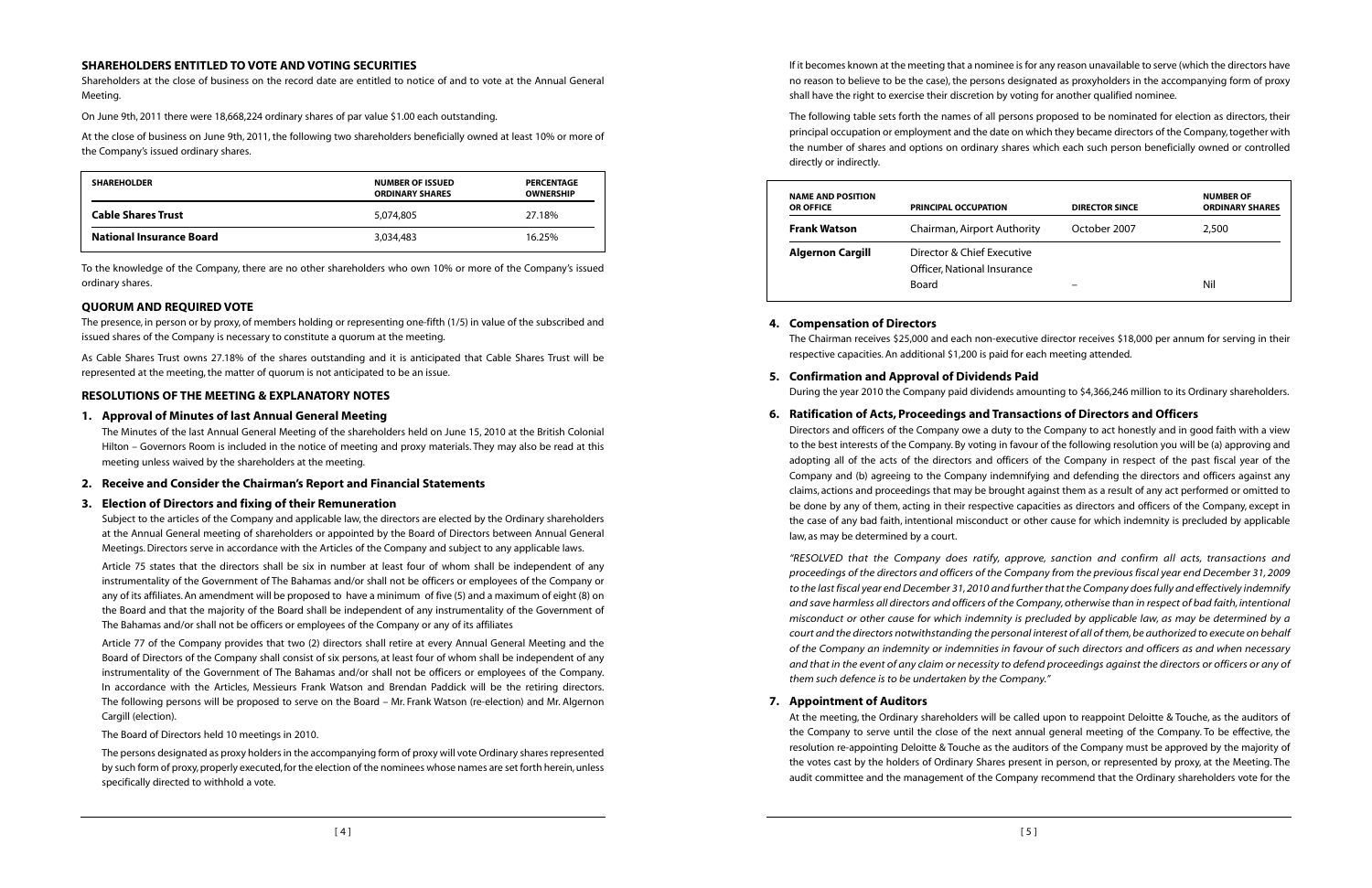#### **CORPORATE GOVERNANCE**

#### **Duties of the Board**

The Board of Directors of the Company has the obligation to oversee the conduct of the business of the Company and to supervise senior management who are responsible for the day-to-day conduct of the business. Except for the Compensation, Audit and Special Committees, no other responsibilities are delegated to sub-committees of the Board or senior management but all remains with the full board.

The Board of Directors deals with all matters that materially impact the Company.The determination as to whether board approval needs to be sought on a particular matter is the responsibility of the Chairman and the Chief Executive Officer.

#### **Composition of the Board of Directors**

The Board of Directors of the Company is comprised of 6 members effective upon the election of directors at the Meeting.

#### **Committees of the Board of Directors**

The Board of Directors has delegated certain of its responsibilities to committees of the board. Such committees are generally responsible for reviewing matters specified in their mandates and making recommendation to the board, which retains ultimate decision-making authority. The Board of Directors has constituted the following committees:

- Compensation Committee
- Audit Committee

#### **Compensation Committee**

The Compensation Committee of the Board of Directors has primary responsibility for the appointment, evaluation, and remuneration of key executives, and the design of the Company's compensation plans.

#### **Audit Committee**

The Company's communications policy is reviewed by the Board of Directors of the Company periodically and provides that communications with all constituents will be made in a timely, accurate and effective manner. The Company communicates regularly with its shareholders through press releases, and quarterly and annual reports. At the Company's shareholders' meetings, a full opportunity is afforded to permit shareholders to ask questions concerning the Company's activities. Investor and shareholder concerns are addressed on an on-going basis through the office of the Corporate Secretary. Information about the Company is also available on the Company's Internet site at www.cablebahamas.com.The home page is updated regularly and permits access to quarterly reports, annual financial reports, press releases, product overviews, corporate environmental reports, and other information.

The Audit Committee is comprised of directors who are neither officers nor employees of the Company or any of its subsidiaries. The Audit Committee is responsible for the oversight of the financial reporting and internal controls of the Company, which includes the review and evaluation of the appropriate accounting principles and practices to be observed in the preparation of the accounts of the Company and its subsidiaries. The Audit Committee is responsible for the initial review of the Company's annual audited consolidated financial statements prior to consideration thereof by the Board of Directors. It approvesthe scope of the audit activities proposed each year to be conducted by the independent auditors. It also recommends the appointment and approves the terms of engagement of the independent auditors.

### **SHAREHOLDER FEEDBACK AND COMMUNICATION**

reappointment of Deloitte & Touche, who have acted as the auditors of the Company since 1999. Arrangements have been made for one or more representatives of Deloitte & Touche to attend the meeting.

#### **8. Amendment to Articles of Association**

The Board is proposing three amendments to the Articles.

- (i) To amend article 75 to allow for a minimum of five (5) and a maximum of eight (8) on the Board and that the majority of the Board shall be independent of any instrumentality of the Government of The Bahamas and/or shall not be officers or employees of the Company or any of its affiliates. The increase is being suggested in contemplation of provisionsin the Rights attaching to Preference Shares which requiresin the event of default that Preference Shareholders will have the right to elect a representative to the Board.
- (ii) In the event the resolution to change the number that constitutes the Board passes, the company will propose that the quorum for a Board meeting should be a majority of the independent directors.

#### **EXECUTIVE COMPENSATION**

The members of executive management inclusive of the Directors of the Company received aggregate compensation, including salary, performance bonuses and post employment benefits amounting to \$1,492,372 in the financial year 2010.

The following table setsforth the name of each executive officer of the Company who beneficially owns or controls directly or indirectly ordinary shares of the Company.

| <b>NAME AND POSITION OF OFFICER</b> |                                                         | <b>NUMBER OF ORDINARY SHARES</b> |
|-------------------------------------|---------------------------------------------------------|----------------------------------|
| <b>Anthony Butler</b>               | President and Chief Executive Officer                   | 4,600                            |
| <b>Barry Williams</b>               | Senior Vice President/Finance,<br>Secretary & Treasurer | 5,100                            |
| John Gomez                          | Vice President/Engineering                              | 1,100                            |

#### **Share Option Plan**

The Company does not currently offer a share option plan to its directors, executive management or employees. The Company has in place a share appreciation rights (SARs) plan that requires the Company to pay the intrinsic value of the SARs to the employee at the date of exercise. Participation in the plan is determined on certain criteria as approved by the Board of Directors and members of the plan are granted participation units which vest in increments over a 5-year period. Any vested units which remain after any vested period is carried over to the subsequent period up to the expiry date of the plan. Any units not exercised by the expiry date become void.The units do not represent shares in the Company and as such employees are not granted ownership rights through this plan.The units are also not entitled to receive dividends.

#### **Compensation Committee Report on Executive Compensation**

The Compensation Committee of the Board of Directors has primary responsibility for the appointment, evaluation, and remuneration of key executives, and the design of the Company's compensation plans.The Board of Directors approves all matters related to compensation of the executive officers.

#### **Indebtedness of Management**

As at the end of the fiscal year and up to June 9th, 2011, the record date, there was no indebtedness outstanding from any of the directors or executive management.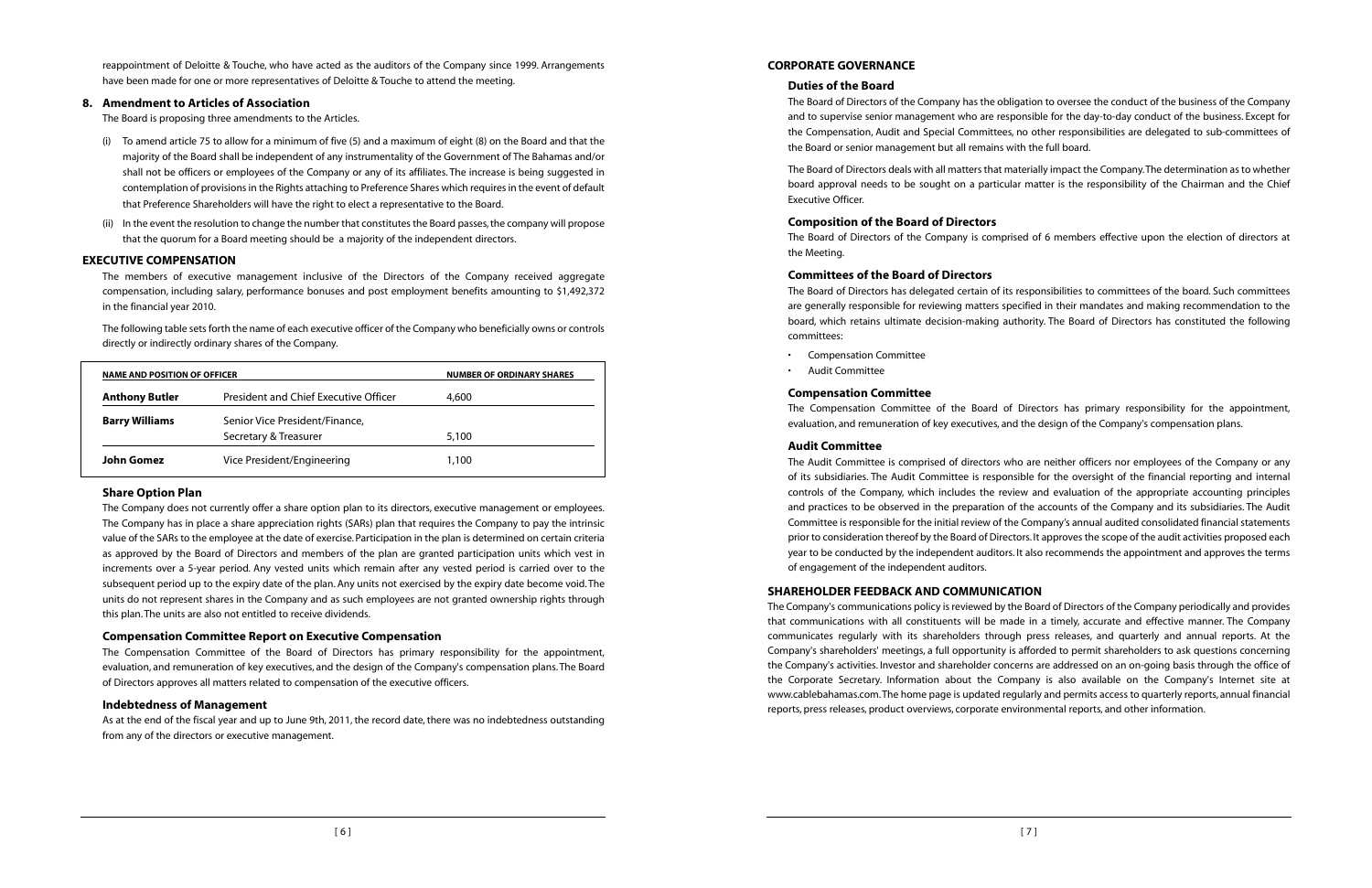## **CABLE BAHAMAS LTD. 2010 ANNUAL GENERAL MEETING OF SHAREHOLDERS MEETING MINUTES**

#### **HELD AT 6:00 P.M. ON JUNE 15, 2010 AT THE BRITISH COLONIAL HILTON HOTEL,NASSAU, BAHAMAS**

#### **1. Call to Order and Introduction**

The Annual Meeting of Shareholders of Cable Bahamas Ltd. was called to order by Mr. Philip Keeping, the Chairman of the Board of Directors. Mr. Keeping welcomed the Shareholders to the meeting on behalf of the Board of Directors and the Management of the Company.

Mr. Keeping advised the Shareholders that he would act as Chairman of the meeting and that Ms. Judith Smith would act as Secretary of the meeting.

Mr. Keeping thanked Mr. Paddick for his contribution as Chairman of the Company for the past 6 years and for agreeing to continue to serve as a director. He also thanked Messieurs. John Risley and Max Parsons for their contribution. The Chairman wished Messieurs Risley and Paddick success as they continue to grow Columbus Communications.Mr.Keeping proceeded to introduce the proposed members of the Board of Directors and Officers in attendance, namely: Mr. Frank Watson and Mr. Gary Kain. Apologies were given for Mr. Brendan Paddick and Ms. Sandra Knowles.

The officers present were: Mr. Anthony Butler, President and Chief Executive Officer, Mr. Barry Williams Senior Vice-President Finance, Mr. John Gomez, Vice President, Engineering and Mr. Blaine Schafer, Vice President Information and Telecoms Services.

#### **2. Appointment of Scrutineer**

The Chairman appointed Ms. Jessica Ferguson of Bahamas Central Securities Depositary Limited to act as Scrutineer of the meeting.

#### **3. Tabling Notice of Meeting**

The Chairman requested Judith Smith as the Secretary of the Meeting to table proof of service of the Notice calling the meeting, the Form of Proxy and the Annual Report, and the Secretary of the Meeting duly complied by tabling the Certificate of the Company's Registrar Transfer Agent, as to the due mailing of the Notice, Form of proxy and the Annual Report.The Chairman ordered that these items be kept as part of the record of the meeting.

#### **4. Quorum**

The Chairman advised that a quorum was present and that the Scrutineer's report would be made during the course of the meeting.He then proceeded with the business of the meeting.

**5. Declaration of Regular Constitution of the Meeting**

The Chairman declared that, as Notice of the meeting had been duly provided and a quorum of the Shareholders was present, the meeting was regularly called and properly constituted for the transaction of business and therefore proceeded to the business of the meeting.

## **6. Minutes of the last meeting of Shareholders** September, 2009.

The Chairman tabled the Minutes of the Annual General Meeting of the Shareholders held on the 23rd

The Chairman advised that the Minutes were available for inspection at the meeting and were circulated to all shareholders. He then advised that he was prepared to receive a resolution that the reading of the Minutes be dispensed with and that the Minutes be adopted.

A motion was made by Mr. David Burrows and seconded by Mr. Wilshire Bethel that the reading of the Minutes be dispensed with and that the Minutes be adopted.The motion was carried unanimously.

#### **DIRECTORS' APPROVAL AND CERTIFICATE**

The contents and the sending of this Proxy Statement and Proxy Form have been approved by the Board of Directors of the Company. The foregoing contains no untrue statement of a material fact and does not omit to state a material fact that is required to be stated or that is necessary to make a statement not misleading in light of the circumstances in which it was made.

Dated at the City of Nassau, New Providence Island, in the Commonwealth of The Bahamas this 9th day of June, 2011.

Chairman Secretary Secretary

**Philip Keeping Barry Williams**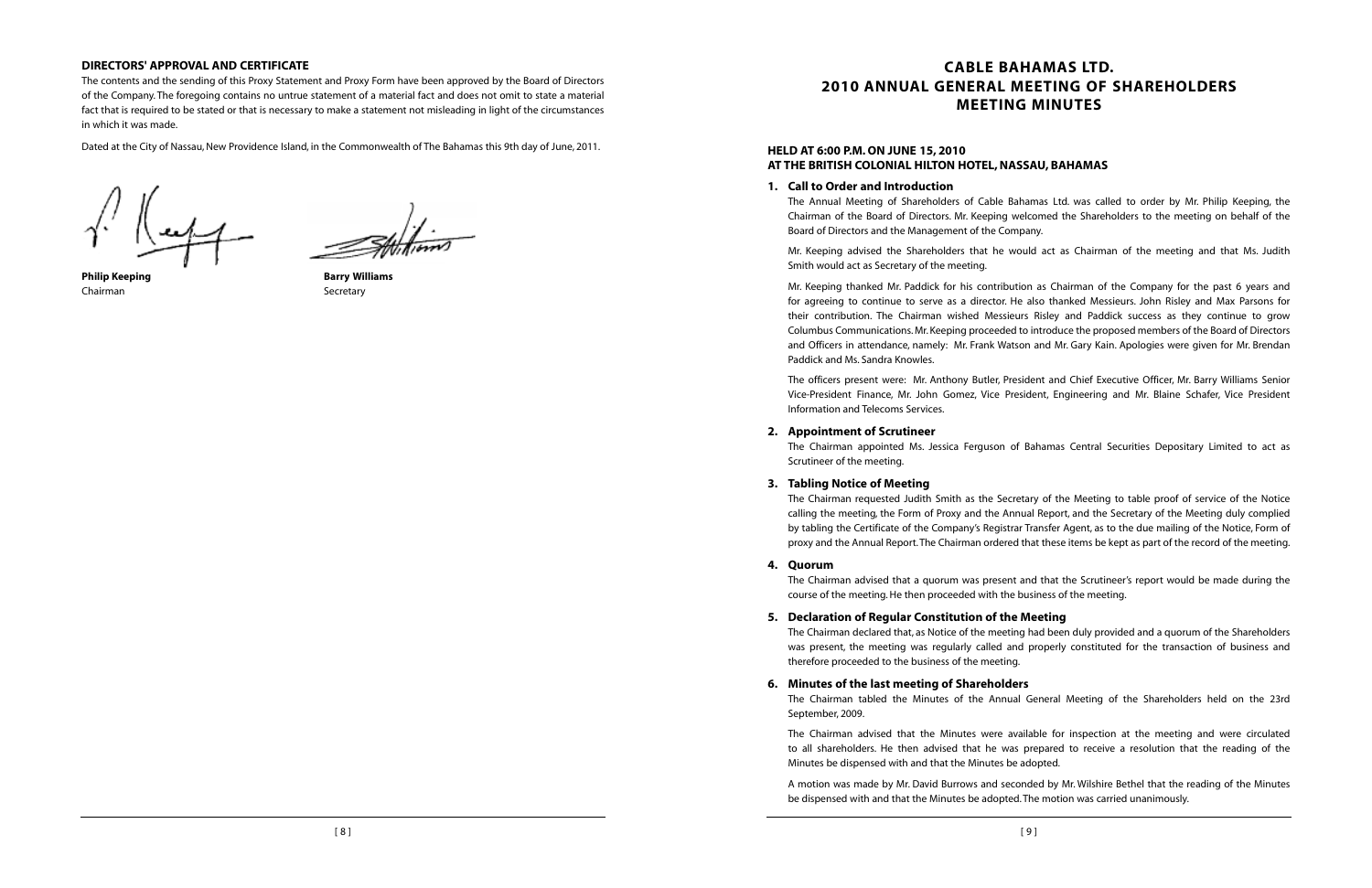#### **11. Approval of Directors Remuneration**

(i) The Chairman invited a motion to approve the increase in remuneration to \$18,000.00 per annum for each non-executive director.

A motion was made by Mr.David Burrows and seconded by Dr.Keith Wisdom that the remuneration of \$18,000 per annum for each non-executive director to be approved.

(ii) The Chairman invited a motion to approve the increase in remuneration of the Chairman of the Board of Directors to \$25,000.00 per annum.

A motion was made by Dr.Keith Wisdom and seconded by Mr.David Burrows that the remuneration of \$25,000 per annum for the Chairman of the Board of be approved.

The Chairman advised the Meeting that for the year ended December 31, 2009, the Company paid a total of \$5,502,387 in dividends to its ordinary shareholders and he invited a motion to approve the dividends paid in 2009.

(iii) The Chairman invited a motion to approve the increase in attendance fee for each board meeting or committee meeting by non- executive directors of the Company to \$1,200.00 per meeting to a maximum of two

meetings on any one day.

A motion was made by Dr. Keith Wisdom and seconded by Ms. Velma Miller and duly approved that attendance fee of \$1,200.00 be paid for each board meeting or committee meeting attended by non-executive directors of the Company to a maximum of two meetings on any one day.

#### **12. Approval of Dividends paid in 2009**

A motion was made by D'ionisio D'Aguilar and seconded by Mr. Wesley Percentie to approve the dividends paid by the Company in 2009.The motion was duly carried.

#### **13. Ratification of Acts, Proceedings and Transactions of Directors and Officers**

The Chairman requested a motion to ratify and confirm all acts, transactions and proceedings of Directors and Officers of the Company from the previous fiscal year end December 31, 2008 to the last fiscal year December 31, 2009 and for approval of the indemnity and defence. The motion was duly made by David Burrows and seconded by Wilshire Bethel.The motion was put to a vote and was carried unanimously.

#### **14. Appointment of Auditors**

The Chairman invited a motion for the appointment of auditors.A motion was duly made by Mr.Troy D'arville and seconded by Mr.Wilshire Bethel that Deloitte & Touche be appointed Auditors of the Company to hold office until the next Annual General Meeting of the Shareholders or until a successor be appointed and that the directors be authorized to fix their remuneration.

The motion was put to a vote and carried unanimously.

The Chairman declared that Deloitte & Touche were appointed Auditors of the Company for the ensuing year and that the directors were authorized to fix their remuneration.

#### **15. Amendment to the Articles of Association**

The Chairman explained that as a result of the Columbus Communications Ltd. selling its shareholding in the Company, a review and restatement of the Memorandum and articles of association was required. The proposed amendments were fully disclosed in the proxy forms and the Secretary was asked to speak generally to amendments and answer any questions. The Secretary informed the meeting of the main changes and their impact.There were no questions.

The Chairman therefore invited a motion to approve the proposed amendments to the memorandum and articles of association. A motion was duly made by Mr. Oliver Hutchinson and seconded by Mr. Wilshire Bethel that the proposed amendments be approved.

The motion was put to a vote and carried unanimously.

#### **7. Chairman's Report**

The Chairman then tabled his report and advised that it was included in the Company's Annual Report and that it was available for inspection. He then advised that he was prepared to receive a resolution that the reading of the reports be dispensed with and that the report be adopted.

A motion was made by Mr.Oliver Hutchinson and seconded by Mr.Wilshire Bethel that reading be dispensed with and the Report adopted.

The Motion was put to a vote and carried unanimously.

#### **8. Scrutineer's Report**

The Chairman informed the meeting that the Scrutineer's Report was ready and asked Ms. Jessica Ferguson of Bahamas Central Securities Depositary Limited to present her Report.

Ms. Ferguson advised that the total shares represented at the meeting in person or by proxy were 14,180,703 representing 75.96% of the issued and outstanding shares of the Company.

#### **9. Consideration of Financial Statements and Report of Auditors**

The Chairman advised that a copy of the Financial Statements for the financial year ended 31st December, 2009 was mailed to each of the Shareholders of the Company. He further advised that the Financial Statements were comprised of the Consolidated Statement of Financial Position of the Company as at 31st December, 2009, the Consolidated Statement of Comprehensive Income, Consolidated Statement of Changes in Equity and the Consolidated Statement of Cash Flows for the year ended 31st December, 2008; and the Notes to the Consolidated Financial Statements.

The Chairman called upon Mr.Geoff Andrews of Deloitte & Touche to read in summary only the Opinion portion of the Report of the Auditors instead of the entire Report.

Mr. Andrews informed the meeting that the Report of the Auditors Deloitte & Touche was dated the 19th March, 2010 and proceeded to read only the Opinion.

After the reading of the Opinion by Mr. Andrews, the Chairman informed the meeting that Mr. Andrews was available to respond to questions or comments from the Shareholders concerning the Auditors' Report. No questions or comments were made and the Chairman advised the Shareholders that he would entertain a motion for the adoption of the Financial Statements.

A motion was duly moved by Mr. McDonald Rolle, seconded by Mr. Wilshire Bethel and carried unanimously approving the Financial Statements.

#### **10. Election of Directors**

The Chairman proceeded with the election of directors. He advised the Meeting that this was only to elect the five Board Members in accordance with the Articles of the Company as they presently stand.This did not deal with the additional director that may be necessary if the proposed amendments to the Articles are passed.

A motion was moved by Ms. Judith Smith and seconded by Mr. Andre Knowles that the following persons be nominated to hold office until the next annual election of directors or until their successors are elected:

- **(1) Philip Keeping**
- **(2) Sandra Knowles**
- **(3) Frank Watson**
- **(4) Brendan Paddick**
- **(5) Gary Kain**

A motion was made by Mr. Andre Knowles and seconded by Mr.Wesley Percentie that nominations be closed.

The five (5) persons nominated were unanimously elected Directors of the Company to hold office until the next Annual Meeting of the Shareholders or until their successors are elected.